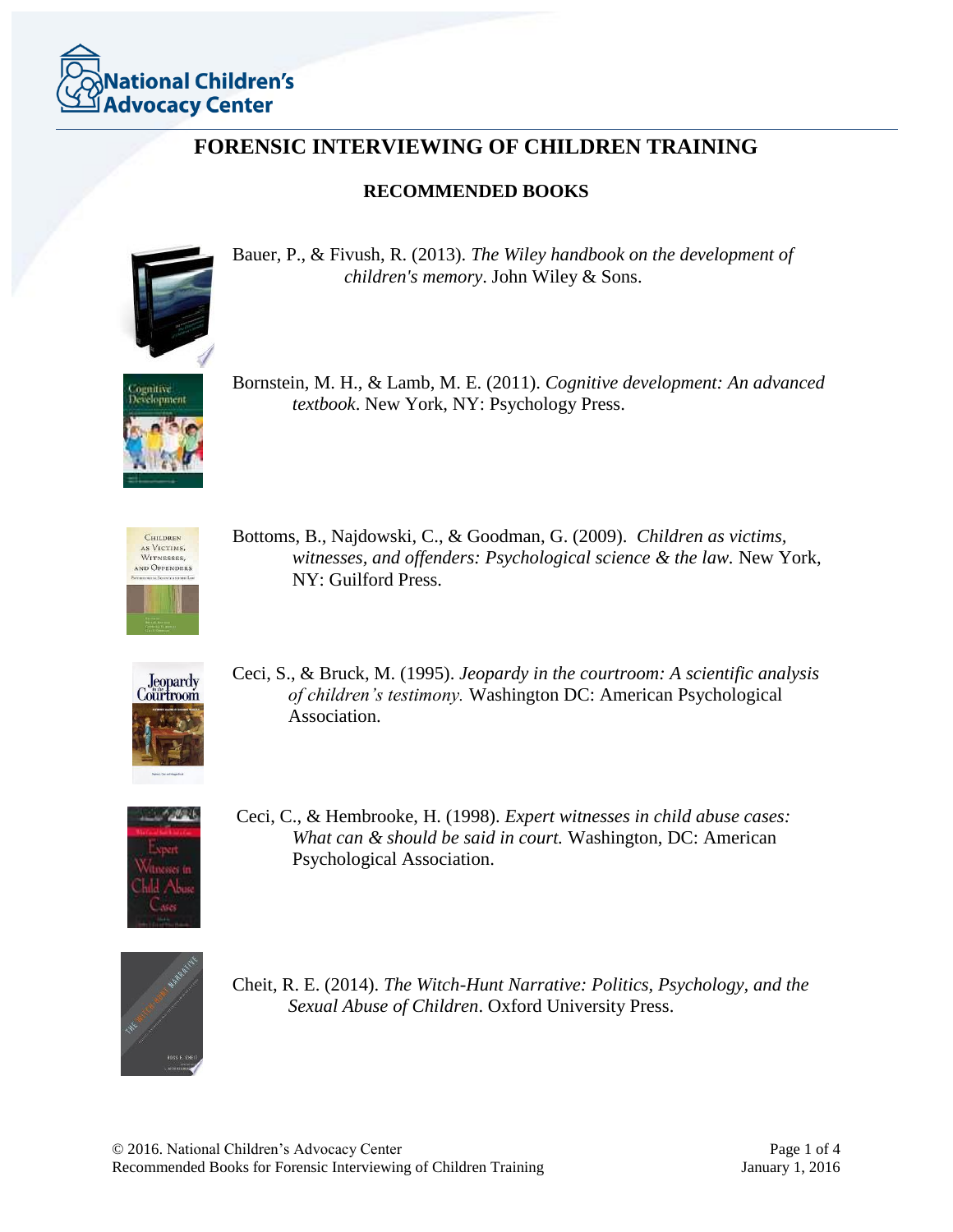

Davies, G. M., & Wright, D. B. (2010). *Current issues in applied memory research.* New York: Psychology Press.



Eisen, M., Quas, J., & Goodman, G. (Eds.). (2002). *Memory and suggestibility in the forensic interview.* London, England: Lawrence Erlbaum Publishers.



Faller, K. (2007). *Interviewing children about sexual abuse: Controversies and best practices.* Oxford, England: University Press.



Fontes, L. (2008). *Interviewing clients across cultures: A practitioner's guide.*  New York, NY: Guilford Press.



Goodyear-Brown, P. (2012). *Handbook of child sexual abuse: Identification, assessment, and treatment.* Hoboken, N.J: John Wiley & Sons



Graffam Walker, A., Kenniston, J., & Inada, S. S. (Eds.) (2013). *Handbook on Questioning Children: A Linguistic Perspective, 3rd Edition.* Washington, DC: American Bar Association.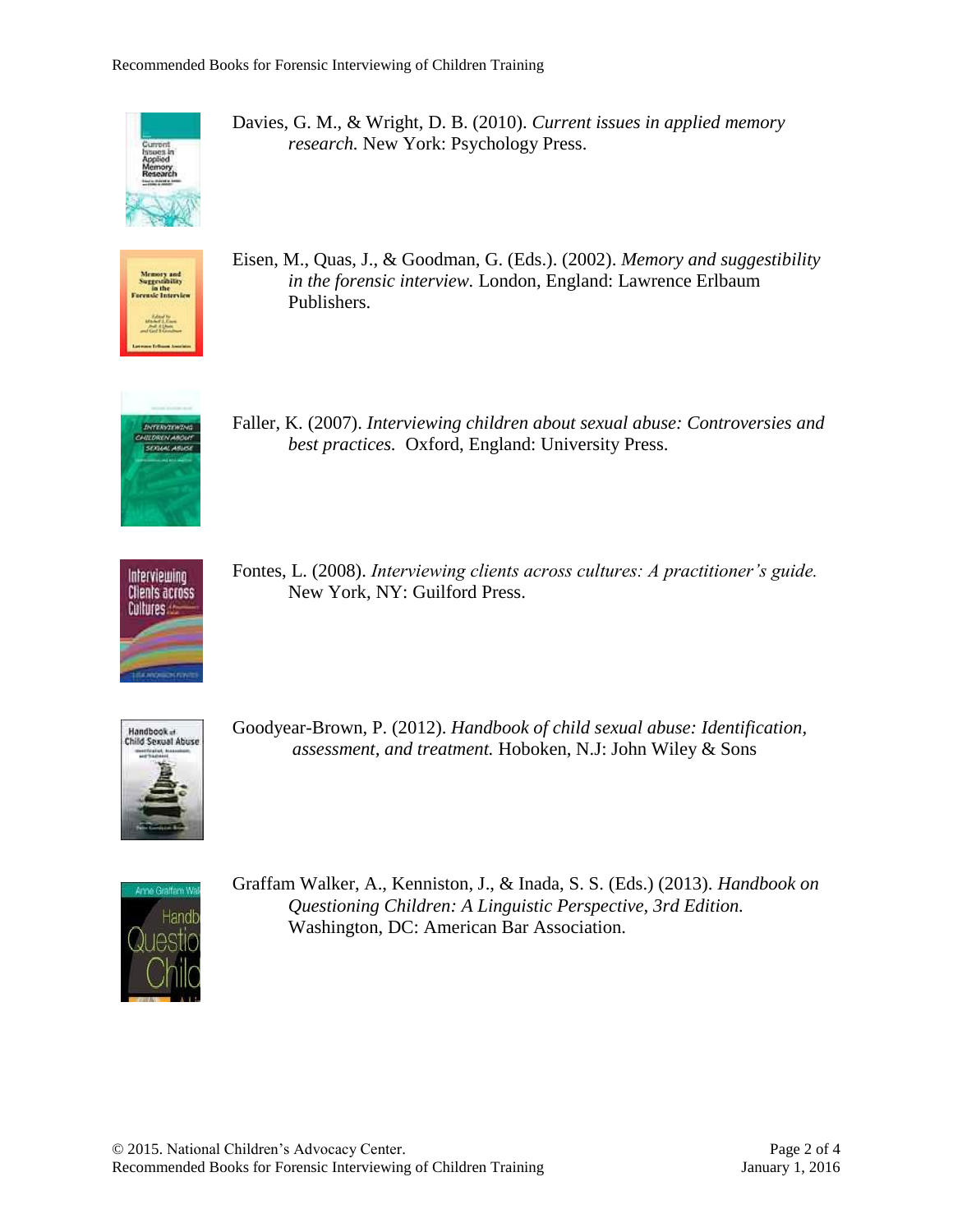

Hewitt, S. (1999). *Assessing allegations of sexual abuse in preschool children: Understanding small voices.* Thousand Oaks, CA: Sage Publications.



Kuehnle, K., & Connell, M. (Eds.). (2009). *The evaluation of child sexual abuse allegations: A comprehensive guide to assessment and testimony.* West Sussex, England: John Wiley & Sons.



Lamb, M. E. (2011). *Children's testimony: A handbook of psychological research and forensic practice.* Walden, MA: Wiley-Blackwell.



Lamb, M. E., Hershkowitz, I., Orbach, Y., & Esplin, P. (2008). *Tell me what happened: Structured investigative interviews of child victims and witnesses.* West Sussex, England: John Wiley & Sons.



Lipsky, L. D., & Burk, C. (2009). *Trauma stewardship: An everyday guide to caring for self while caring for others.* San Francisco, CA: Berrett-Koehler Publishers.



Meyers, J. E. (Ed.). (2011). *The APSAC Handbook on Child Maltreatment,* 3rd Edition. Thousand Oaks, CA: Sage Publications.